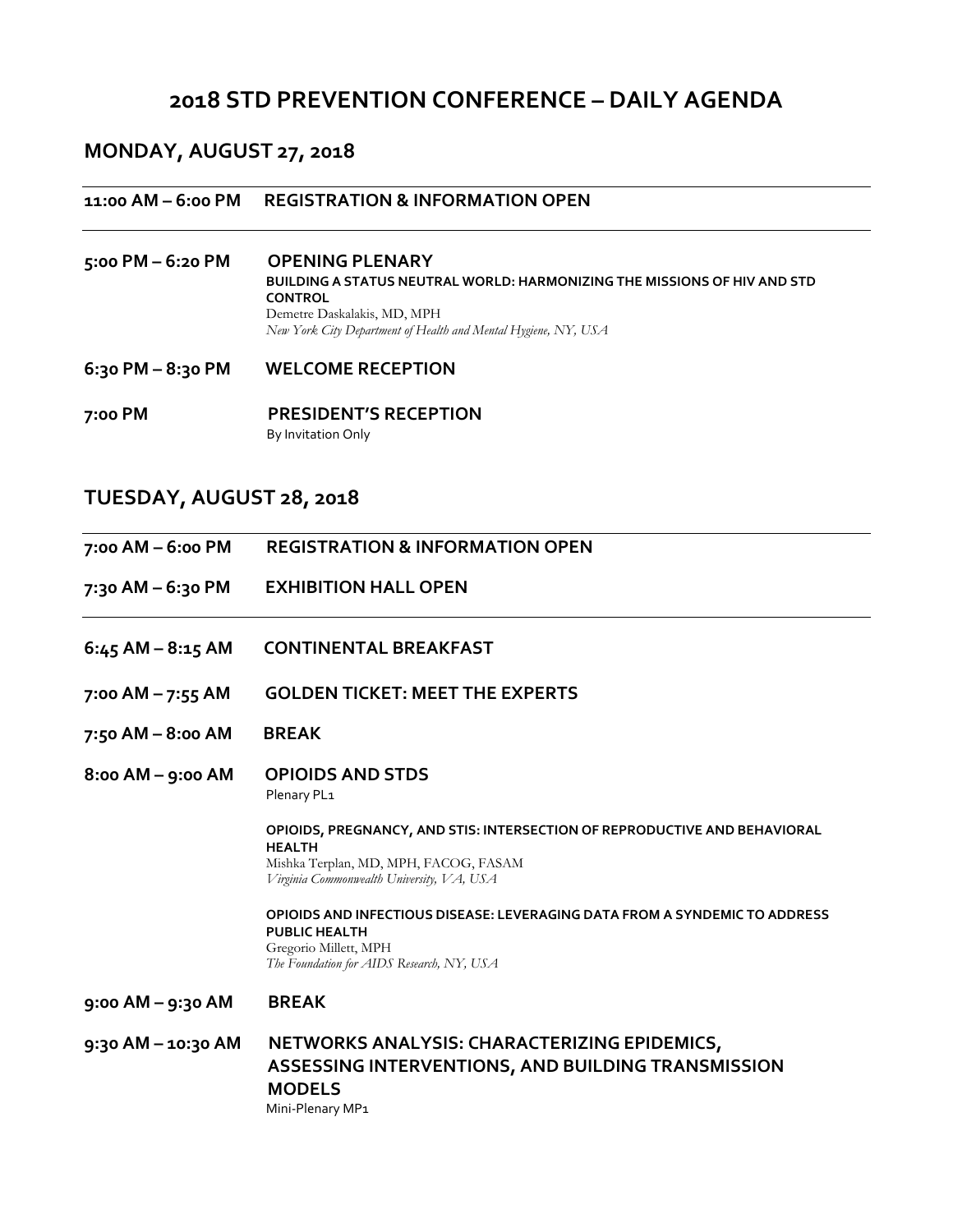#### **NETWORK CHARACTERIZATION AND INTERVENTION IN DUAL SYPHILIS HIV EPIDEMICS**

John Schneider, MD, MPH *University of Chicago, IL, USA*

#### **CONTRASTING DISEASE CONTAGION WITH BEHAVIORAL DIFFUSION: NETWORK FACTORS THAT ACCELERATE OR INHIBIT PREVALENCE**

Thomas Valente, PhD *Keck School of Medicine, University of Southern California, CA, USA*

#### **INSIGHTS INTO TRANSMISSION NETWORKS PROVIDED BY ANALYSIS OF HIV SEQUENCE DATA AND POPULATION GENETIC MODELING**

Erik Volz, PhD *Imperial College London, London, UK*

## **9:30 AM – 10:30 AM INNOVATIONS IN THE PIPELINE: STD VACCINES AND NOVEL ANTIBIOTICS**

Mini-Plenary MP2

#### **RECENT ADVANCES IN ANIMAL MODELING FOR GONORRHEA VACCINE RESEARCH**  Ann Jerse, PhD *Uniformed Services University, MD, USA*

#### **OLD DRUGS, NEW DRUGS, AND NEW APPROACHES TO AN EMERGING GLOBAL PUBLIC HEALTH THREAT** Edward Hook, III, MD

*University of Alabama School of Medicine, AL, USA* 

**TOPICAL PREVENTION OF STI & HIV: ADVANCES & CONTROVERSIES** Jeanne Marrazzo, MD, MPH *University of Alabama School of Medicine, AL, USA* 

- **10:30 AM – 10:45 AM BREAK**
- **10:45 AM – 12:00 PM CONCURRENT SESSIONS 1A-E**

## **FROM BIRTH CONTROL TO BIRTH: BRIDGING FAMILY PLANNING AND STD SCIENCE** Oral Session 1A

**TESTING 1-2-3: THE WHERE, WHEN, AND HOW OF SCREENING** Oral Session 1B

#### **WHEN MULTIPLE PARTNERS ARE GOOD** Oral Session 1C

**WOMEN'S HEALTH**

Symposium 1D

#### **CHANGING PARADIGMS FOR STI DIAGNOSTICS** Symposium 1E

- **12:00 PM – 1:30 PM LUNCH BREAK**
- **12:30 PM – 1:30 PM SOCIAL MEDIA: AT THE CONFERENCE AND BEYOND** Executive Room (Lobby Level, West Promenade)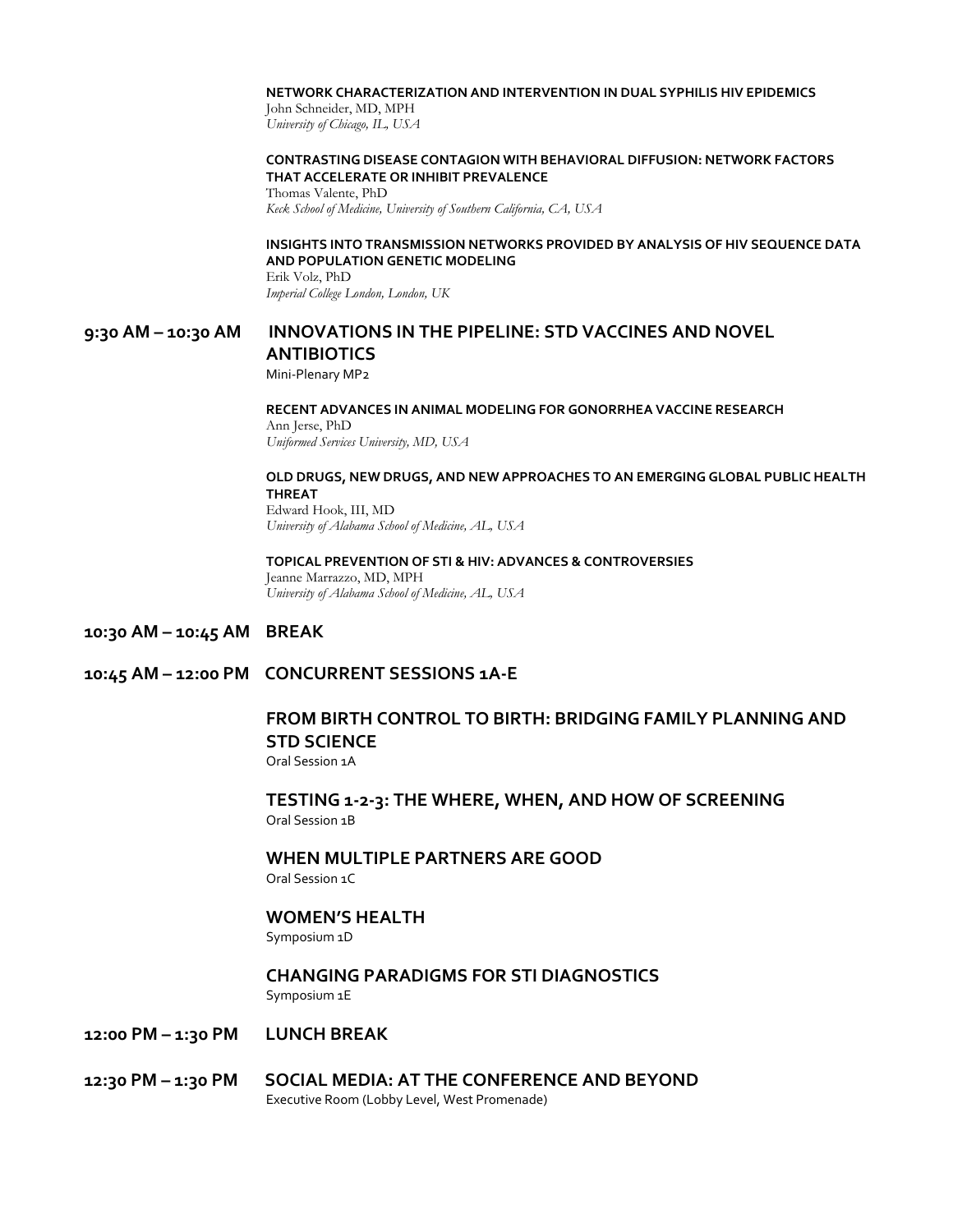Join this special networking session where the National Prevention Information Network (NPIN) will present on how to create better social media content followed by a Q&A session and open discussion. Open to social media novices and experts alike!

# **1:30 PM – 2:30 PM DEFINING STD PROGRAM SUCCESS IN 2018**

Plenary PL2

**DEFINING STD PROGRAM SUCCESS: THE LOCAL PUBLIC HEALTH PERSPECTIVE**  Matthew Golden, MD, MPH *University of Washington, Public Health - Seattle & King County, WA, USA*

**STI CONTROL IN THE 21ST CENTURY: CAN THE PAST INFORM THE FUTURE?** Laura Bachmann, MD, MPH *Centers for Disease Control and Prevention, GA, USA*

#### **2:30 PM – 3:00 PM BREAK**

**3:00 PM – 4:15 PM CONCURRENT SESSIONS 2A-E**

**YES, WE DO THAT HERE**

Oral Session 2A

#### **HEY, WATCH THIS: SURVEILLANCE MATTERS** Oral Session 2B

**LOVE IN THE TIME OF BUDGET CUTS** Oral Session 2C

## **THE FUTURE OF PARTNER MANAGEMENT AND TREATMENT**  Symposium 2D

# **STD PROGRAM PARTNERSHIPS FOR BETTER STD PREVENTION AND CONTROL: INTEGRATING FAMILY PLANNING, HIV PREVENTION, AND STD PREVENTION**

Symposium 2E

## **4:15 PM – 4:35 PM BREAK**

# **4:35 PM – 5:05 PM IS IT TIME TO IMPLEMENT DOXYCYCLINE PROPHYLAXIS FOR SYPHILIS?**

Debate

#### **PRO**

Stephanie Cohen, MD, MPH *San Francisco Department of Public Health, CA, USA* 

#### **CON**

Myron Cohen, MD *University of North Carolina at Chapel Hill School of Medicine, NC, USA* 

## **5:15 PM – 6:00 PM SCIENTIFIC POSTER SESSION & POSTER GRAND ROUNDS**

# **WEDNESDAY, AUGUST 29, 2018**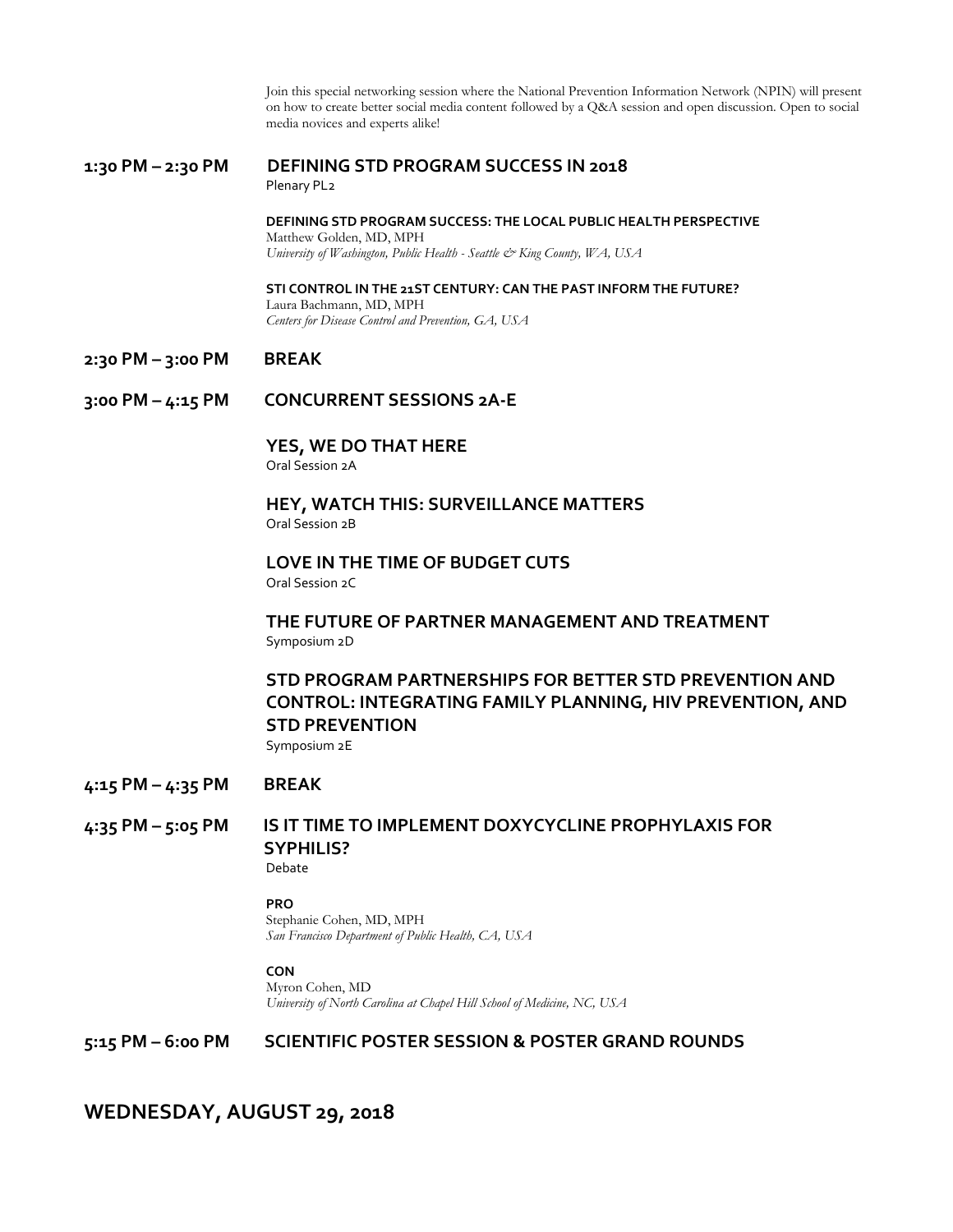#### **7:00 AM – 6:00 PM REGISTRATION & INFORMATION OPEN**

**7:30 AM – 6:45 PM EXHIBITION HALL OPEN**

- **6:45 AM – 8:15 AM CONTINENTAL BREAKFAST**
- **7:00 AM – 7:50 AM CLINICAL CASE SERIES 1**

#### **CC1A**

**POSSIBLE OROPHARYNGEAL GONORRHEA TREATMENT FAILURE WITH GENTAMICIN: A CASE REPORT Anna Huang, MD,** Tarek Mikati, MD, MPH *New York City Department of Health and Mental Hygiene, NY, USA*

**CC1B A CLINICAL CASE OF LATE OCULAR SYPHILIS Khalil Ghanem, MD, PhD** *Johns Hopkins University School of Medicine, MD, USA*

- **7:50 AM – 8:00 AM BREAK**
- **8:00 AM – 9:00 AM THE ROLE OF TECHNOLOGY AND HEALTH** Plenary PL<sub>3</sub>

**eHEALTH INTERVENTIONS TO INCREASE STI AND HIV TESTING FOR MEN WHO HAVE SEX WITH MEN**  Patrick Sullivan, PhD, DVM *Emory University, Rollins School of Public Health, GA, USA*

**UTILIZING DIGITAL HEALTH TO IMPROVE ADOLESCENT SEXUAL HEALTH: OPPORTUNITIES AND CHALLENGES** Laura Widman, PhD *North Carolina State University, NC, USA*

- **9:00 AM – 9:30 AM BREAK**
- **9:30 AM – 10:30 AM DRIVERS OF ANTIMICROBIAL RESISTANCE: THE COMMUNITY, THE INDIVIDUAL, AND THE PATHOGEN**  Mini-Plenary MP3

**ANTIMICROBIAL RESISTANT GONORRHEA IN THE UNITED STATES**  Sancta St. Cyr, MD, MPH *Centers for Disease Control and Prevention, GA, USA*

**MOLECULAR TOOLS TO EXAMINE ANTIBIOTIC RESISTANT** *N. GONORRHOEAE* David Whiley, PhD *The University of Queensland, Royal Brisbane Hospital, Queensland, Australia*

**GONORRHEA TREATMENT AND ANTIMICROBIAL RESISTANCE: IS THERE A CONNECTION?** Lindley Barbee, MD, MPH *University of Washington, Public Health - Seattle & King County, WA, USA*

**9:30 AM – 10:30 AM SEX, MONEY, AND POWER: SEX TRAFFICKING; SEXUAL HARASSMENT; SEXUAL DISCRIMINATION**  Mini-Plenary MP4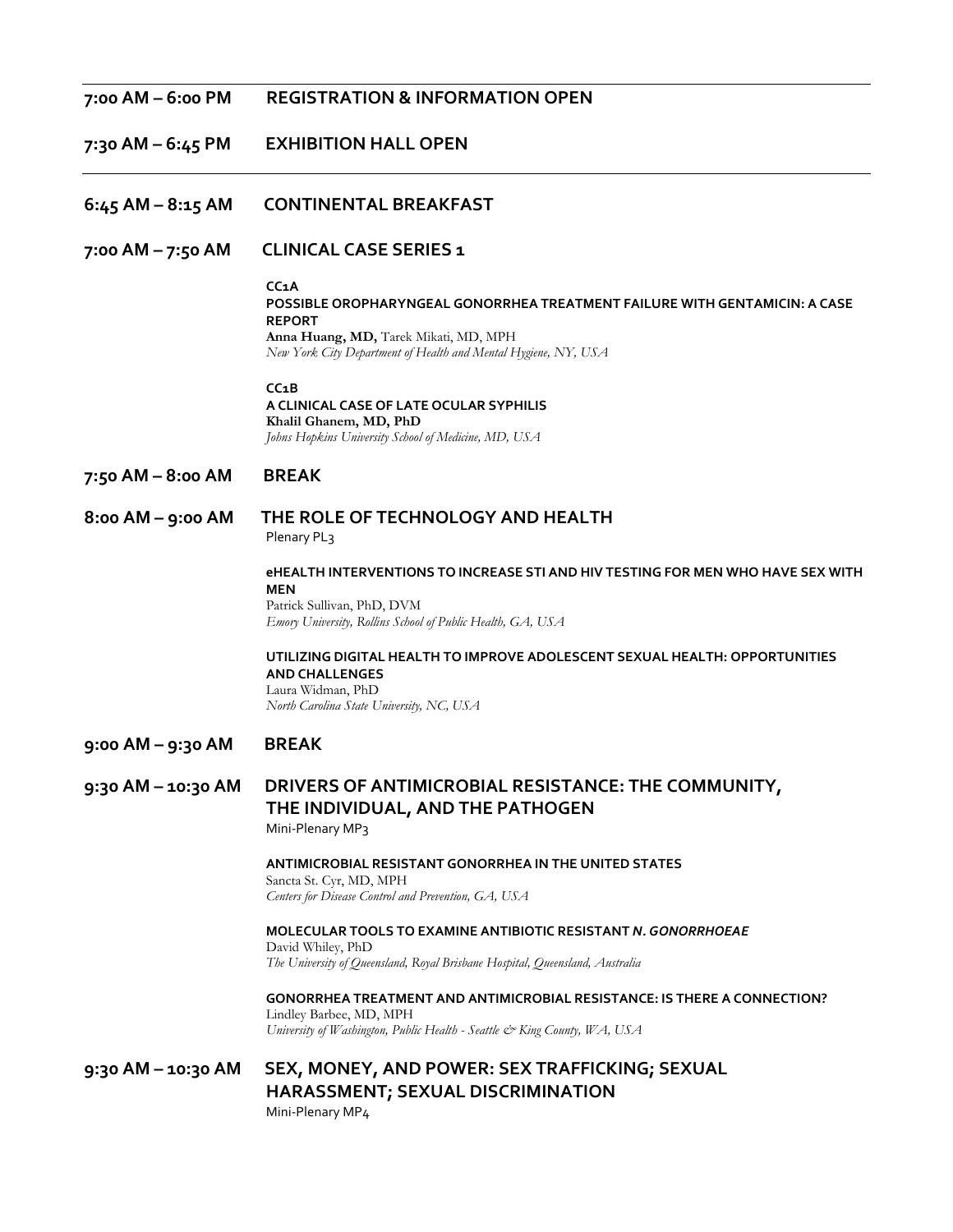#### **HUMAN TRAFFICKING-HIDING IN PLAIN SIGHT**

Hanni Stoklosa, MD, MPH *Brigham and Women's Hospital, MA, USA*

#### **PORNOGRAPHY: THE INDUSTRY THAT HIJACKS THE HEALTHY SEXUAL DEVELOPMENT OF YOUTH** Gail Dines, PhD

*Wheelock College, Culture Reframed, MA, USA*

#### **BULLYING AND DISCRIMINATION TOWARD SEXUAL MINORITIES** Stephen Russell, PhD, MA *University of Texas at Austin, TX, USA*

#### **10:30 AM – 10:45 AM BREAK**

## **10:45 AM – 12:00 PM CONCURRENT SESSIONS 3A-E**

## **STeD TALKS: NINE AWESOME ABSTRACTS DELIVERED IN A NEW FORMAT** Oral Session 3A

## **FROM BENCH TO BEDSIDE: ADVANCES IN LABORATORY DIAGNOSTICS** Oral Session 3B

# **BY THE NUMBERS: SURVEILLANCE IS SEXY**

Oral Session 3C

#### **IMPROVING PROVIDER PRACTICE: OVERCOMING BARRIERS** Symposium 3D

**INCREASING STD SCREENING ACROSS POPULATIONS AND CONTEXTS** Symposium 3E

## **12:00 PM – 1:30 PM LUNCH BREAK/ASTDA AWARD LUNCHEON**

## **1:30 PM – 2:30 PM OUR CHANGING ENVIRONMENT AND IMPLICATIONS FOR STD PREVENTION SCIENCE AND POLICY** Plenary PL4

**THE CHANGING HEALTHCARE LANDSCAPE** Naomi Seiler, JD *George Washington University School of Public Health, DC, USA*

#### **PRIORITIZING STD PREVENTION GOING FORWARD** John Auerbach, MBA *Trust for America's Health, DC, USA*

- **2:30 PM – 3:00 PM BREAK**
- **3:00 PM – 4:15 PM CONCURRENT SESSIONS 4A-F**

## **WHAT'S THE BUZZ: APPROACHES FOR IMPROVING ADOLESCENT SERVICES** Oral Session 4A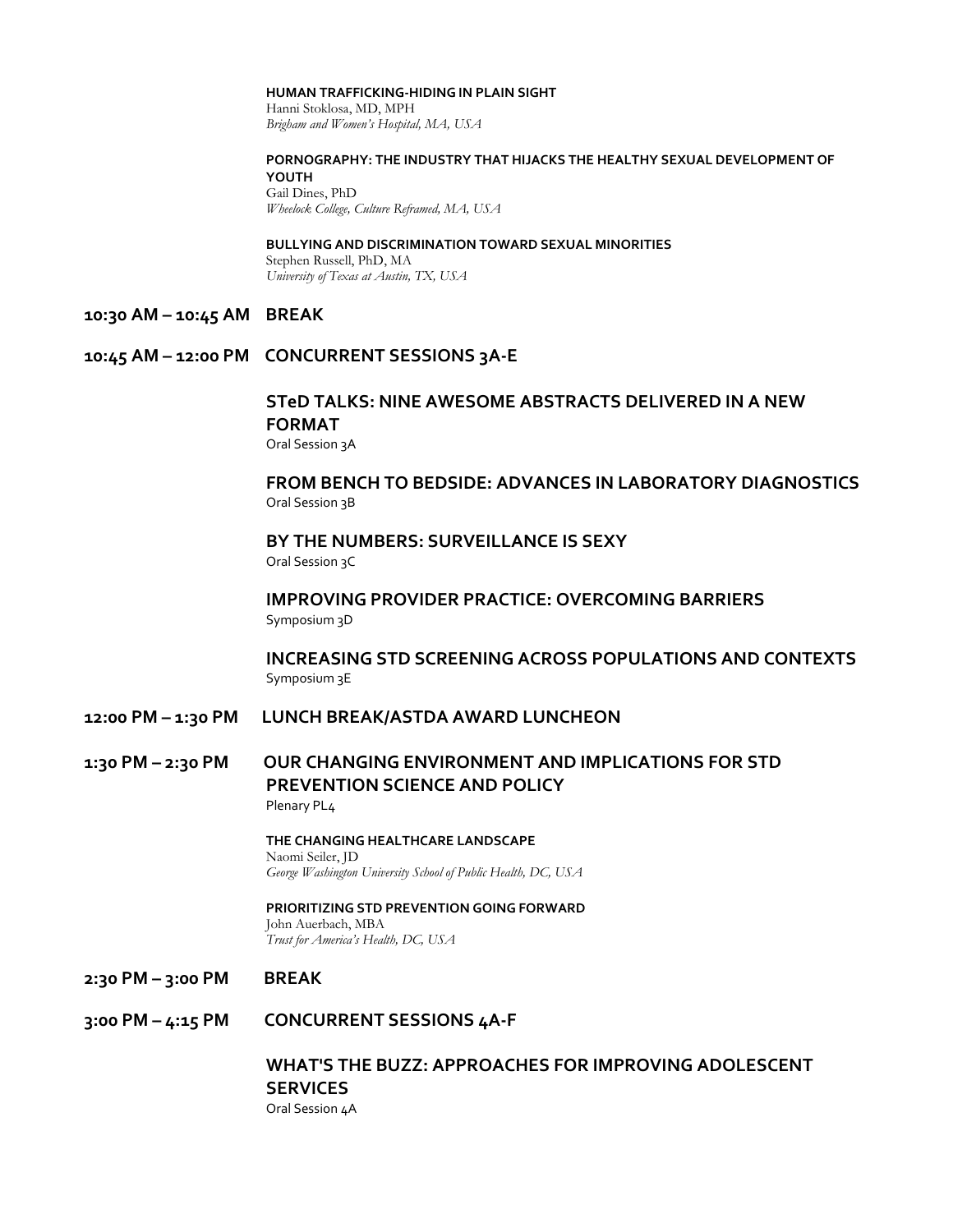#### **SEX, PrEP, AND APPS**

Oral Session <sub>4</sub>B

# **DON'T TREP ON ME**

Oral Session 4C

#### **PROGRAMMATIC APPROACHES TO STEMMING THE TIDE OF RESISTANT STI**

Symposium 4D

## **EMERGING/RE-EMERGING AND NEGLECTED STI**

Symposium 4E

#### **LATE-BREAKERS**

Oral Session 4F

#### **4:15 PM – 4:35 PM BREAK**

#### **4:35 PM – 5:05 PM SHOULD HEALTH DEPARTMENTS STOP ACTIVE SURVEILLANCE AND PARTNER SERVICES FOR CHLAMYDIA?** Debate

#### **PRO**

Joan Chow, DrPH, MPH *California Department of Public Health, CA, USA* 

**CON** William Miller, MD, PhD *The Ohio State University, OH, USA* 

## **5:05 PM – 5:10 PM BREAK**

- **5:10 PM – 6:00 PM IMPROVING PARTNER SERVICES FOR SYPHILIS AMONG GAY AND BISEXUAL MEN** Panel Discussion
- **6:00 PM – 6:45 PM SCIENTIFIC POSTER SESSION & POSTER GRAND ROUNDS**
- **6:45 PM NETWORKING SOCIAL**

# **THURSDAY, AUGUST 30, 2018**

## **7:00 AM – 11:30 AM INFORMATION OPEN**

- **6:45 AM – 8:15 AM CONTINENTAL BREAKFAST**
- **7:00 AM – 7:50 AM CLINICAL CASE SERIES 2**

**CC2A THE FUTURE OF RECTAL STI SCREENING, MORE THAN JUST GONORRHEA AND CHLAMYDIA Jason Zucker, MD, MS**, Natalie Neu, MD, MPH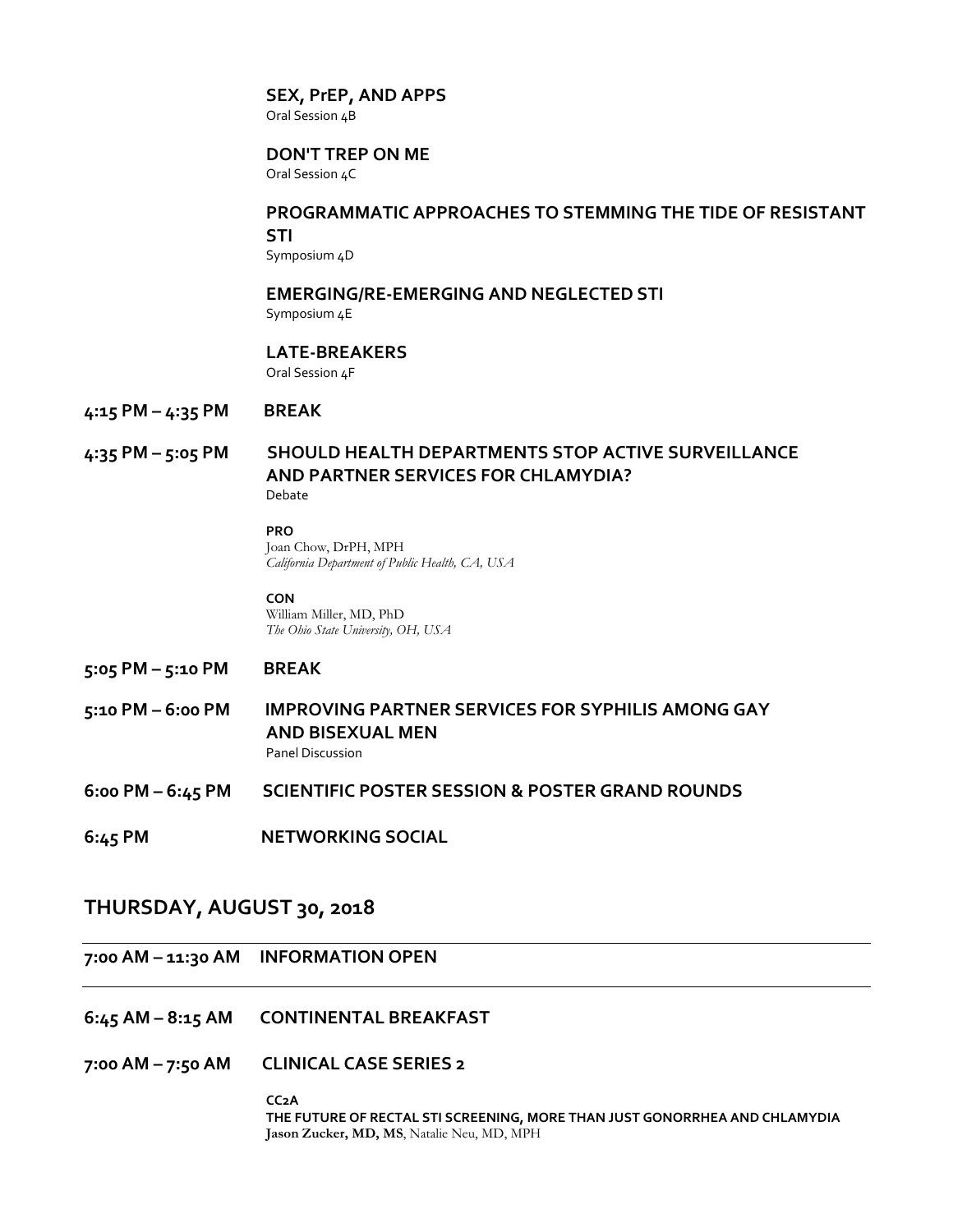*Columbia University Medical Center, NY, USA*

**CC2B**

## **DISSEMINATED GONOCOCCAL INFECTION IN PREGNANCY: DIAGNOSTIC AND TREATMENT CONSIDERATIONS**

**Bradley Stoner, MD, PhD**, Maria Reyes, MD, Hilary Reno, MD, PhD *Washington University School of Medicine, MO, USA*

- **7:50 AM – 8:00 AM BREAK**
- **8:00 AM – 9:15 AM CONCURRENT SESSIONS 5A-E**

#### **DA NA NA NA, U CAN'T TREAT THIS**

Oral Session 5A

# **CAUTION! BABY ON BOARD: STRATEGIES TO ADDRESS CONGENITAL SYPHILIS**

Oral Session 5B

**TEST IT, TEST IT REAL GOOD** Oral Session 5C

# **TRANSGENDER CARE: UPDATE AND PROGRESS**

Symposium 5D

# **INNOVATIONS IN STD PREVENTION: INFORMATICS, CLINIC OPERATIONS, AND SURVEILLANCE**

Symposium 5E

- **9:15 AM – 9:30 AM BREAK**
- **9:30 AM – 10:45 AM CONCURRENT SESSIONS 6A-E**

## **CHANGING THE WAY WE DO BUSINESS: IMPLICATIONS FOR CLINICAL CARE**

Oral Session 6A

# **NATIONAL VIEW OF ADOLESCENT BEHAVIORS: INQUIRING MINDS WANT TO KNOW**

Oral Session 6B

**NOT THROWING AWAY OUR SHOT: PARTNER SERVICES FOR MSM** Oral Session 6C

# **MEASURING NEW INTERVENTIONS AND THEIR IMPACT ON STD MORBIDITY**

Symposium 6D

**INNOVATIONS IN STD PREVENTION PROGRAMS**  Symposium 6E

**10:45 AM – 11:15 AM BREAK**